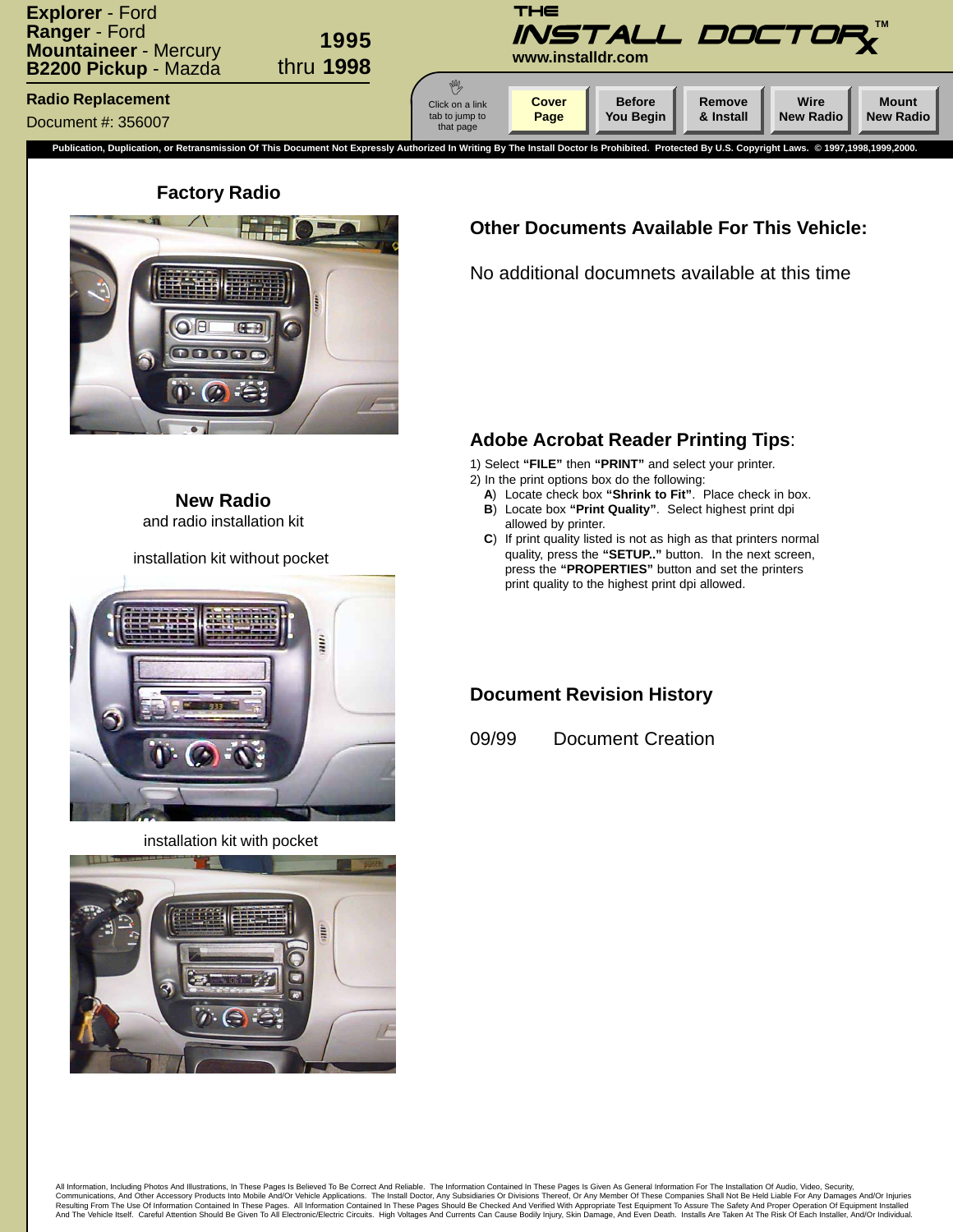<span id="page-1-0"></span>

## **Overview Of This Radio Install**

| Step                       | <b>What Section To Go To</b> |
|----------------------------|------------------------------|
| Remove old radio from dash | Remove & Install             |
| Wire the new radio         | Wire New Radio               |
| Mount the new radio        | Mount New Radio              |
| Finishing the installation | Remove & Install             |

## **Parts Needed For This Radio Install**

| Parts REQUIRED for the install | <b>Description</b>                |
|--------------------------------|-----------------------------------|
| Snap on in dash wire harness   | ** Please read instructions first |
| Radio dash installation kit    | Ford Explorer/Ranger kit          |
|                                |                                   |

#### **Optional parts for this install**

None

**Tools Needed To Complete This Install**



Hand tools needed to remove radio

Solder/ Crimper Voltage Mete

Accessory tools needed to test and wire the new radio

**PLUS: Wire ties or electrical tape**: to neatly bundle and organize your hardware or auto parts stores. wires for a professional appearance.

# **TOOL TIPS:**

**Small Battery**: use a battery to test speaker wires. Touching the (+) positive and (-) negative baterry leads to a pair of speaker will cause the speaker to make a "Pop" sound indicating that pair of wires goes to that speaker. **Voltage Meter**: Always check +12 Volt power wires for voltage before making wire connections. These wires will fluctuate between 10 and 14 Volts. **Solder Iron or Crimp Tool**: make wire to wire connections using either a solder iron and electrical tape, OR plastic crimp terminals found at most

## **Installation Difficulty Ratings**

Small Battery

**Easy**. No advanced skills or specialty tools needed. **Basics**. Simple tools required. Installs quickly.

**Intermediate**. Requires knowledge of tools, or disassembly of panels.

**Advanced**. Requires advanced tools, or extra time.

**Difficult**. Involves modifying or cutting of the installation area. Advanced tools and/or skills required. Best if performed by experienced installers.

**Do It Yourselfers**

**Basics** 

### **Professional Installer**

**Basics** 

## **Support Information If You Need Help**

#### Supplemental information if you need help

| <b>Document Title</b>                            | Document# |
|--------------------------------------------------|-----------|
| Basic DC electronics for automotive applications | 999001    |
| Wire splicing: soldering vs. crimping            | 999004    |
| Why use radio installation kits                  | 999005    |
| Mounting your radio to an installation kit       | 999007    |
| Why use an optional snap on wire harness         | 999008    |
| Wiring your new radio using a wire harness       | 999009    |
| Testing wires when installing a new radio        | 999013    |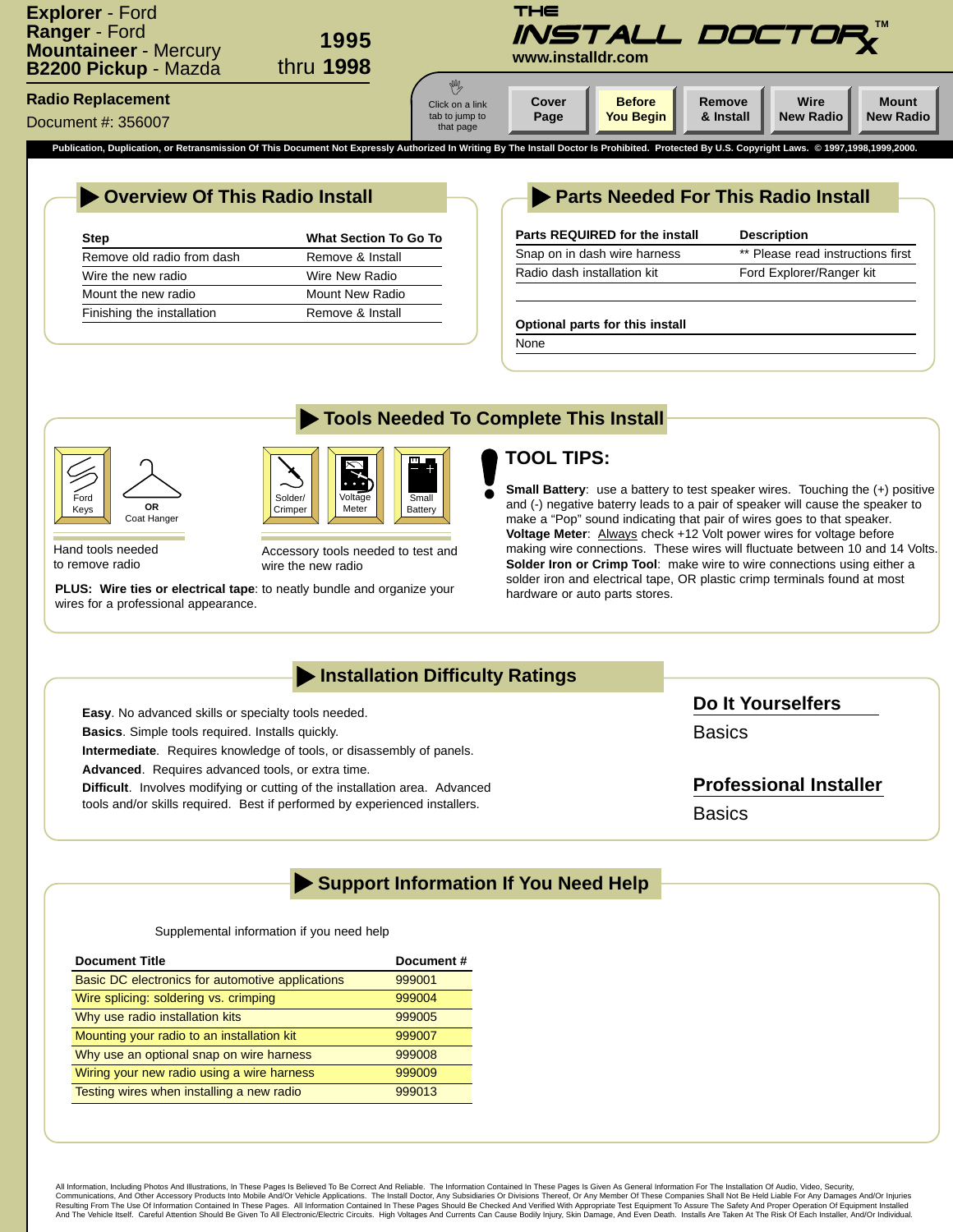<span id="page-2-0"></span>

#### **Remove Factory Radio**





**STEP 1**:

The Ford radio is snapped into the vehicles dash. With the proper tool, known as Ford radio removal keys, the Ford radio can be pulled forward out of the dash.

A clothes hanger can be used instead of actual Ford radio removal keys. Cut the clothes hanger and bend 2 pieces in a 'U' shape

> . For more information on how to remove the radio, see the diagram below.



**STEP 2**:

Pull the radio from the dash. Unplug the antenna cable from the rear of the radio. Unplug the 2 wire harness connectors from the rear of the radio.

(Ford Explorers/Mountaineers may have a Ford amplifier in the vehicle. This is the step you will be able to tell)

### **Removing Ford Radios Using "U" Shaped Removal Keys**

Insert the "U" shaped keys into the holes as shown in the diagram. Coat hangers can be cut and bent into shape for a quick, cheap replacement or alternative when Ford keys are not available.



In order for the radio to be removed, clips attached to the side of the radio must be moved inward so the radio can slide out of the dash. Insert the keys and push each key out, away from the radio. The ends of the keys will press into the clips. While pushing the keys outward, pull and the radio should slide forward out of the dash.



#### **Wiring The New Radio**

#### Move to: **Wire New Radio** Section

Your Ford may have the Ford Premium Sound System installed in it from the factory. This means the speakers in the vehicle are actually powered by a Ford amplifier instead of the amplifier inside the radio (the amp is located away from the radios dash location). The **"Wire New Radio"** section will detail wiring for both standard Ford radios and the wiring for Premium Sound System radios. The only way to tell the difference between a standard Ford radio and the Ford Premium Sound System is to pull the radio and look at the wire harness connectors plugged into the rear of the Ford factory radio. You will be able to see the 2 different sets of wire harnesses in the **"Wire New Radio"** section.

## **Mounting The Radio**

Move to: **Mounting New Radio** Section

All Information, Including Photos And Illustrations, In These Pages Is Believed To Be Correct And Reliable. The Information Contained In These Pages Is Given As General Information For The Installation Of Audio, Video, Sec Communications, And Other Accessory Products Into Mobile And/Or Vehicle Applications. The Install Doctor, Any Subsidiaries Or Divisions Thereof, Or Any Member Of These Companies Shall Not Be Held Liable For Any Damages An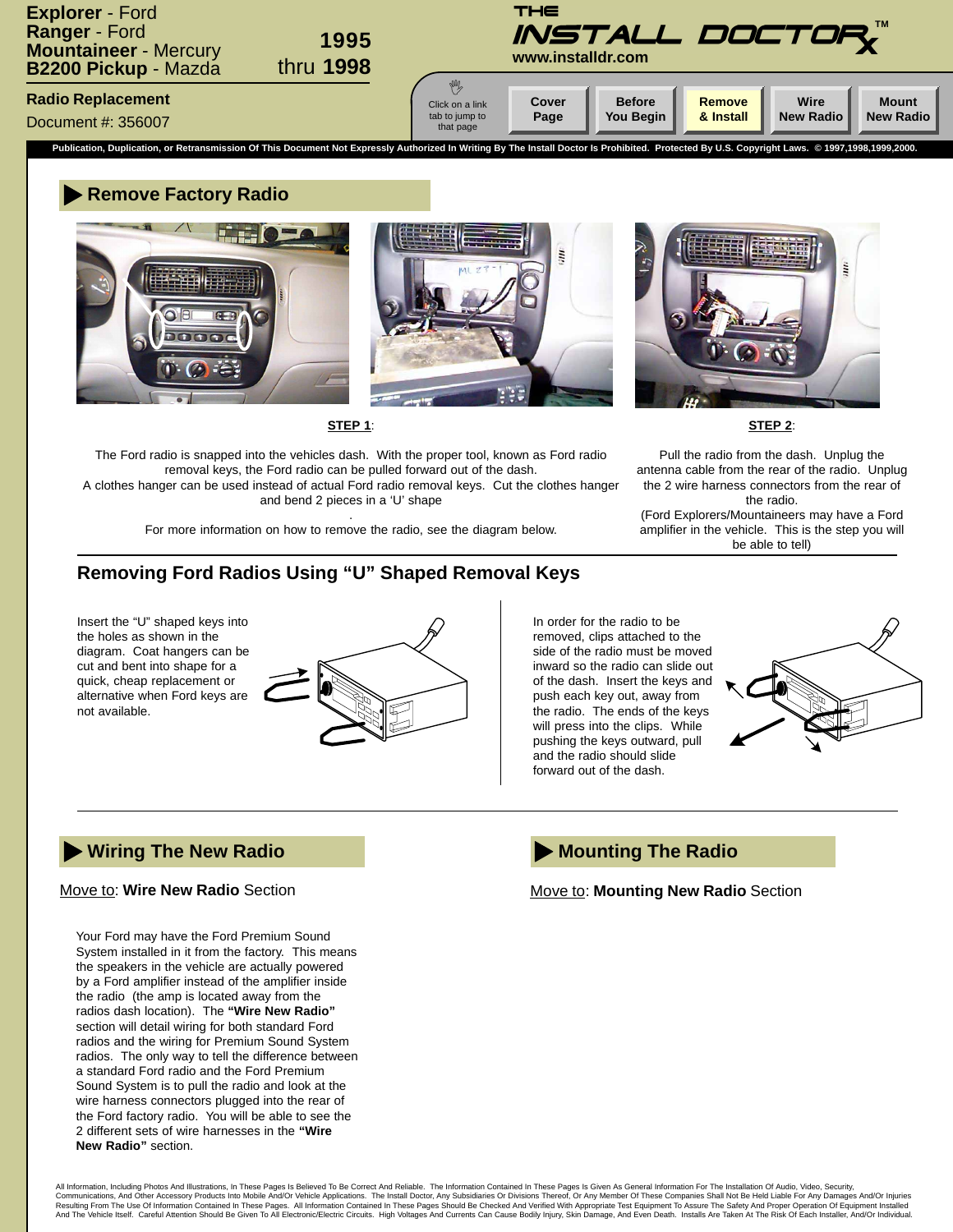

#### **Completing The Radio Installation**

Radio mounted to a dash installation kit **without** a pocket

Radio mounted to a dash installation kit **with** a pocket



**STEP 1**:

Plug the antenna cable into the new radio. Make sure all power and speaker wires for the new radio have been properly connected and plug in any connectors that need to be plugged in.

#### **STEP 2**:

Once the radio is attached to the radio installation kit, slide the kit/radio assembly into the opening in the dash. The kit is designed with snap tabs on the sides of the kit to secure the kit to the dash.

#### **The Installation Is Now Complete**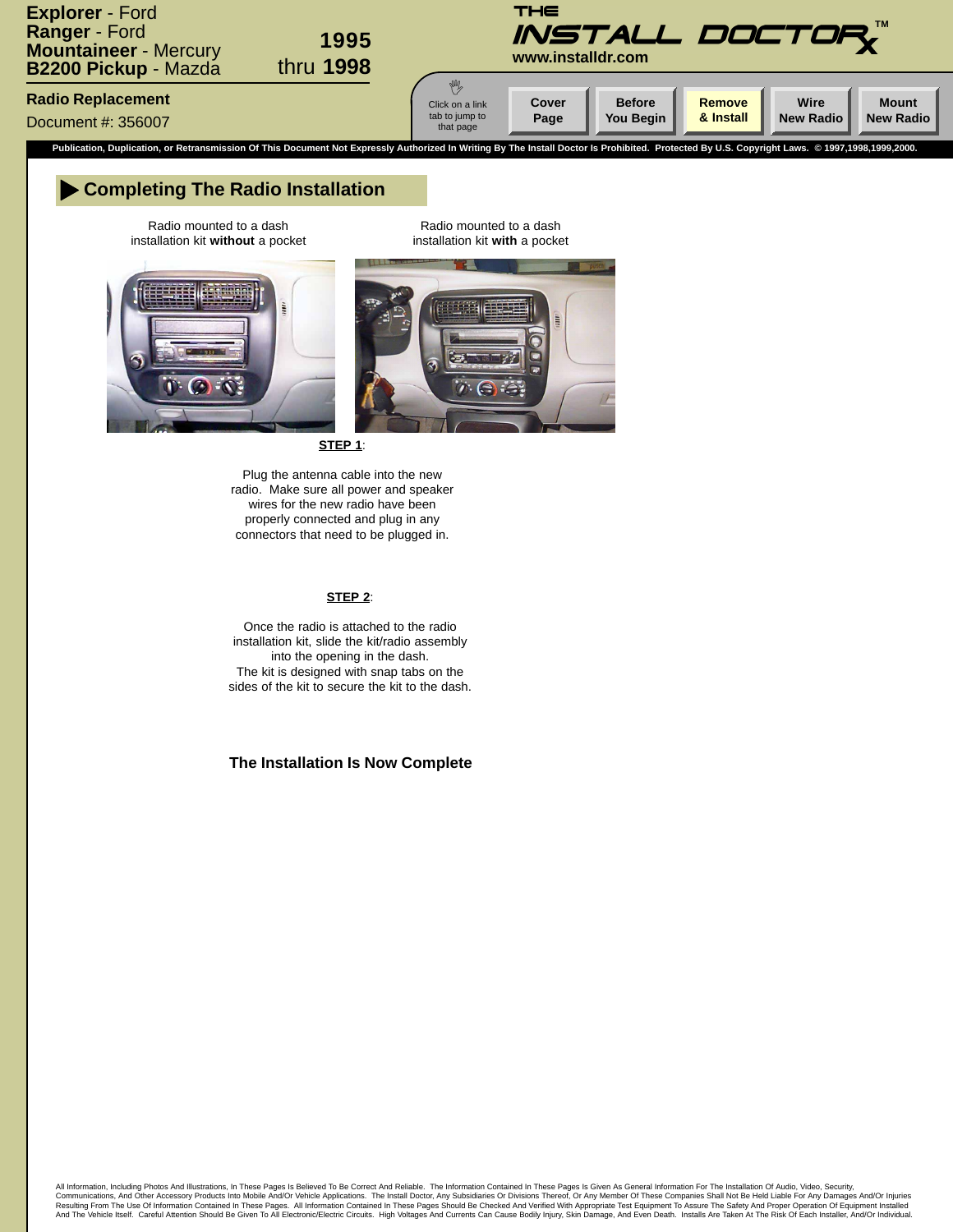<span id="page-4-0"></span>





**(Note:** the radio shown is for display purposes and may not be similar in size or dimensions than the auto makers factory radio in your vehicle**)**

Supplemental information if you need help

| <b>Document Title</b>                      | Document# |
|--------------------------------------------|-----------|
| Testing wires when installing a new radio  | 999013    |
| Why use an OEM snap on wire harness        | 999008    |
| Wiring your new radio using a wire harness | 999009    |
| Wire splicing: soldering vs. crimping      | 999004    |



#### **Wiring Instructions:**

The power and speaker wires needed to connect the new radio are attached to the connector of the wire harness located inside the vehicles dash. The Install Doctor **STRONGLY** recommends using an optional snap on wire harness that is specifically designed to snap into the vehicles dash wire harness connector. This will keep you from cutting the vehicles wires. This optional snap on wire harness will have wires on the opposite side of the connector that will allow you to splice these wires to the new radios wires. The only other option is to cut off the vehicles dash wire harness connector and splice the new radios wires directly to these wires. The optional snap on wire harness takes all the guess work out of trying to figure out what each wire is in the vehicles dash wire harness. The optional snap on wire harness tell you what each wire is.



All Information, Including Photos And Illustrations, In These Pages Is Believed To Be Correct And Reliable. The Information Contained In These Pages Is Given As General Information For The Installation Of Audio, Video, Sec Communications, And Other Accessory Products Into Mobile And/Or Vehicle Applications. The Install Doctor, Any Subsidiaries Or Divisions Thereof, Or Any Member Of These Companies Shall Not Be Held Liable For Any Damages An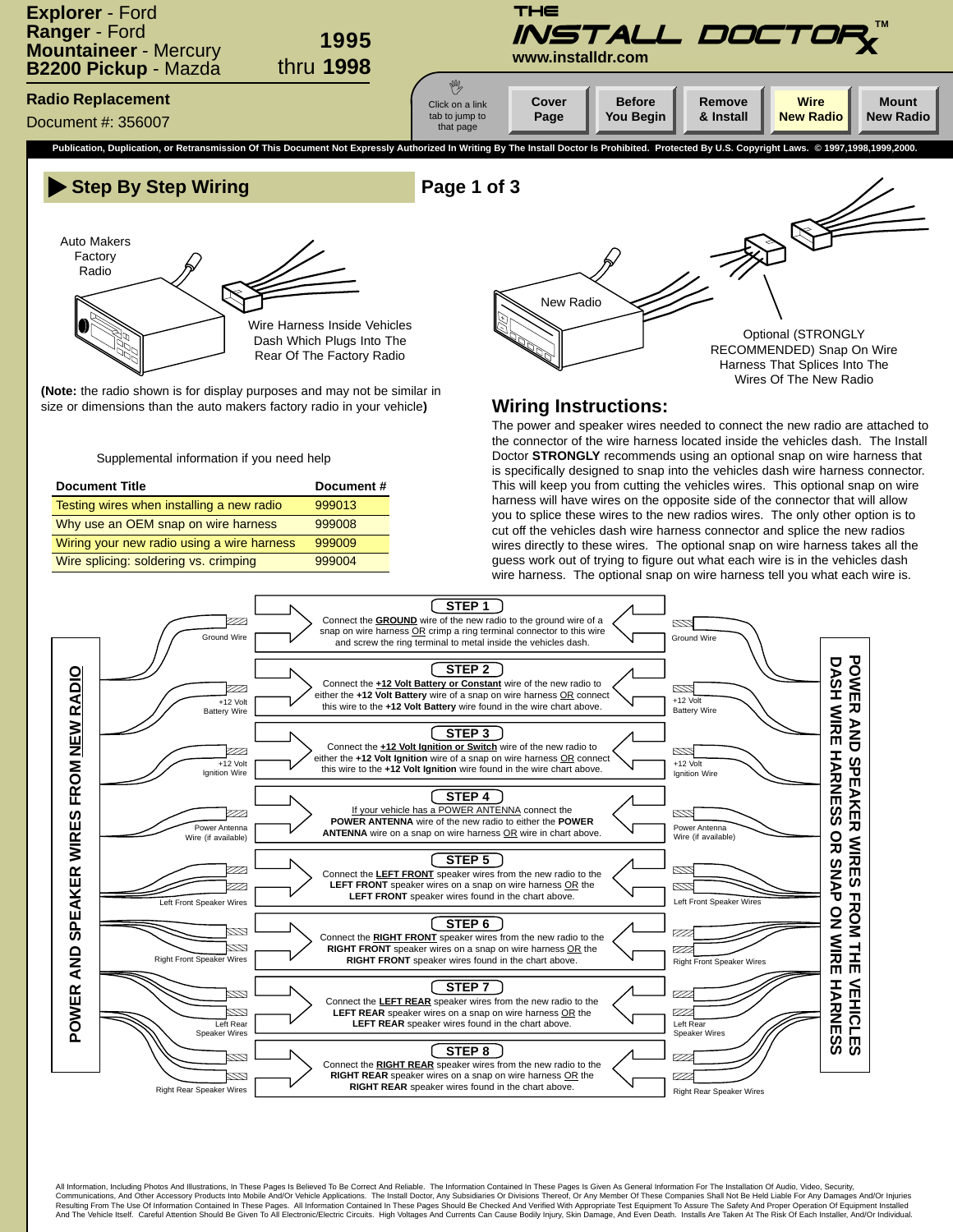

**Radio Wire & Color Code Information Page 2 of 3** 

# **If Your Vehicle Has A Ford Premium Sound System Radio** (Some Explorers)

This vehicle uses has a 2 pc wire harness. The black connector is the input to the vehicles separate amplifer. The second plug contains all necessary power wires.



#### **DO NOT CUT THE WIRES OF THE BLACK CONNECTOR**

**The Install Doctor STRONGLY recommends using a snap on "integration" wire harness which will safely and easily allow you to connect a new radio to the existing wires of the Ford radio system.**

**The "integration" wire harness will have all necessary wires correctly labeled. This allows you to follow the instructions on the previous page.**

The Ford radio in your vehicle uses a separate Ford amplifier that powers the speakers instead of the Ford radio powering the speakers. This creates problems when installing a new replacement radio into the vehicle. At the radio, the wire harness inside the dash would normally have all necessary speaker and power wires to install the new radio. However, the speaker wires needed to install the new radio are plugged into the Ford Premium Sound System amplifier which is located away from the radio.

There are (3) options when installing a new radio you need to consider before installing your new radio, one of which is not recommended and requires extensive rewiring of every speaker in the vehicle.

**Option 1:** you can choose to "integrate" into the Ford amplifier. This is the simplest and easiest installation and for the majority of new replacement radios this is the BEST option. A Ford Integration Wire Harness is needed. This wire harness is very similar to a standard Ford radio snap on wire harness used to install radios in Ford vehicles with standard radios but the harness will have a small box attached to it which will allow you to splice the new radios speaker wires directly to the wires of the integration harness. Inside this box is electronics which will convert the new radios speaker wire outputs into the necessary low voltage signal to run the Ford amplifier. This means that the speakers in the vehicle are being powered by the Ford amplifier, not the amplifier inside the new radio. **The information on this sheet is structured to use OPTION 1 to integrate into the original Ford amplifier. This has become the most accepted method of installing a new replacement radio in this type of Ford vehicle with the Premium Sound System.**

**Option 2:** you can also choose to "bypass" the Ford amplifier in the vehicle and choose to power the speakers in the vehicle with the amplifier inside the new radio instead of the Ford amplifier. This is a 2 step process. You still have to wire the new radio at the dash, and you have to find the amplifier in the vehicle and add a jumper cable (included with the bypass wire harness) to the amplifier; unplugging the inputs and outputs of the amplifier and connecting them together with the jumper from the bypass wire harness. This method is only used for radios with more than 40 watts per channel output.

**Option 3:** or you can choose to completely run new speaker wire directly from the new radio to each speaker. However, this is NOT recommended.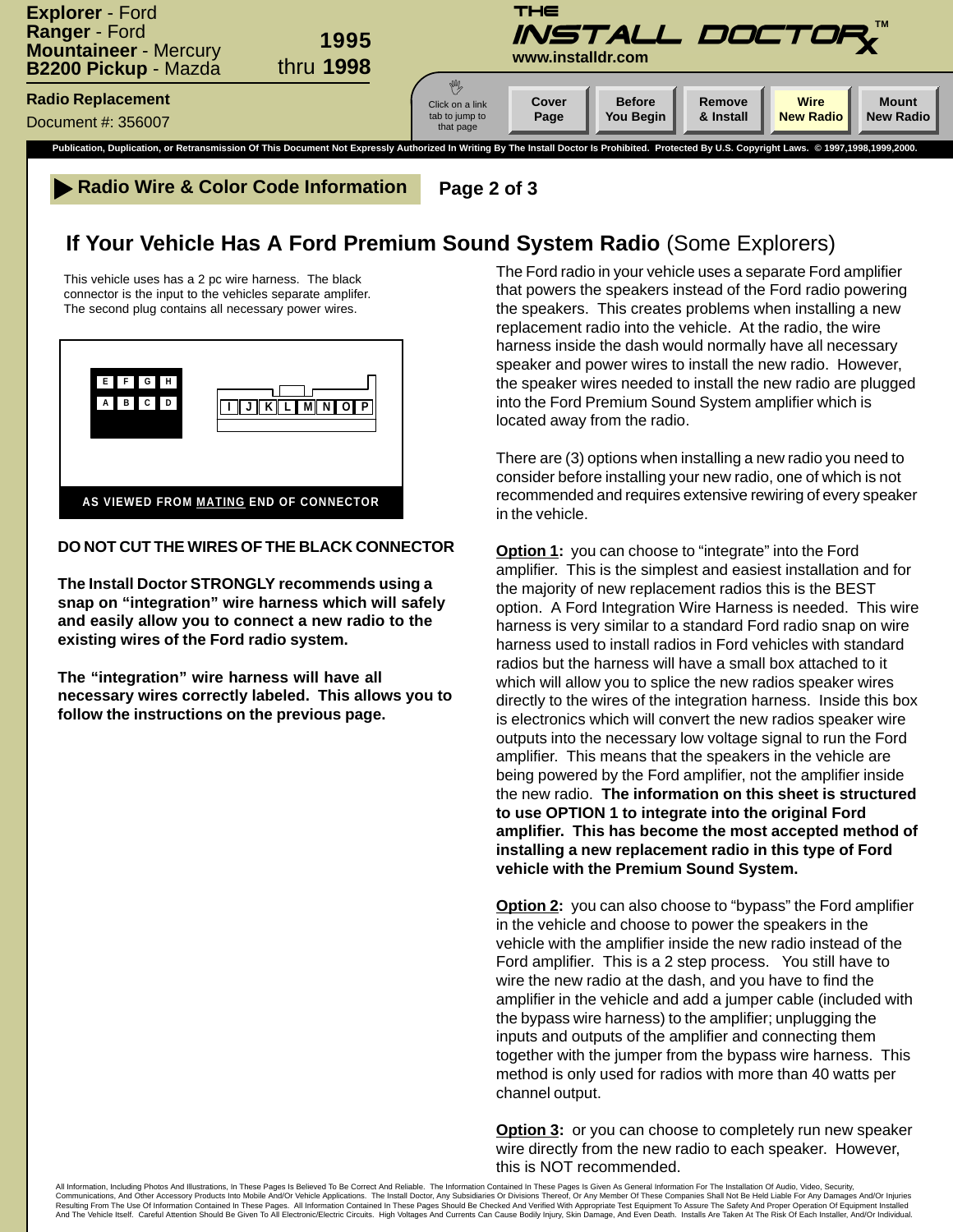

**Radio Wire & Color Code Information Page 3 of 3**

# **If Your Vehicle Has A Standard Ford Radio**

This vehicle uses has a 2 pc wire harness.



**Ford Wire Harnesses Up To 1998-1999 Production Models**

| <b>Pin</b>     | What It Is                   | <b>Typical Ford</b><br>In Dash Wire Color | "Typical" New Radio<br><b>Equivalent Wire Color</b> |
|----------------|------------------------------|-------------------------------------------|-----------------------------------------------------|
| A              | Right Rear Spkr (-)          | <b>Blue</b>                               | Purple w/ Black Stripe                              |
| B              | Right Rear Spkr (+)          | White w/ Blue Stripe                      | Purple                                              |
| $\overline{C}$ | Right Front Spkr (-)         | White                                     | Gray w/ Black Stripe                                |
| D              | Right Front Spkr (+)         | <b>Blue w/ White Stripe</b>               | Gray                                                |
| E              | Left Rear Spkr (-)           | Red w/ Blue Stripe                        | Green w/ Black Stripe                               |
| F              | Left Rear Spkr $(+)$         | White w/ Blue Stripe                      | Green                                               |
| G              | Left Front Spkr (-)          | <b>Blue w/ Orange Stripe</b>              | White w/ Black Stripe                               |
| H              | Left Front Spkr (+)          | Purple                                    | White                                               |
| T              | <b>Amplifier Turn On</b>     | Do Not Use For This Vehicle               |                                                     |
| J              | <b>Power Antenna Turn On</b> | Do Not Use For This Vehicle               |                                                     |
| K              | <b>Ground Wire</b>           |                                           | <b>Black</b>                                        |
|                |                              | Do Not Use For This Vehicle               |                                                     |
| M              | Dash Light Dimmer Wire       |                                           | Orange (if available)                               |
| N              | +12 Volt Ignition Wire       |                                           | Red                                                 |
| $\circ$        |                              | Do Not Use For This Vehicle               |                                                     |
| P              | +12 Volt Battery Wire        |                                           | Yellow                                              |

**Note:** using an optional snap on wire harness adapter will simplify the wiring. Most snap on wire harness adapters have already converted and color coded the wires from the auto makers in dash wire harness to match typical aftermarket radio wire colors.

\*\* The wire colors listed in the chart above are typical for Ford vehicles during these years but may not be the exact colors for this vehicle. This is another reason to use a snap on wire harness adapter. \*\*



**AS VIEWED FROM MATING END OF CONNECTOR**

**Ford Wire Harnesses 1998-1999 And Newer Production Models**

| <b>Pin</b>  | What It Is                        | <b>Typical GM Factory</b><br>In Dash Wire Color | <b>Typical New Radio</b><br><b>Equivalent Wire Color</b> |
|-------------|-----------------------------------|-------------------------------------------------|----------------------------------------------------------|
|             |                                   |                                                 |                                                          |
| A           | Right Front Spkr (-)              | Green w/ Orange Stripe                          | Gray w/ Black Stripe                                     |
| B           | Right Front Spkr (+)              | Lite Tan w/ Green Stripe                        | Gray                                                     |
| $\mathbf C$ | Right Rear Spkr (-)               | Orange w/ Maroon Stripe                         | Purple w/ Black Stripe                                   |
| D           | Right Rear Spkr (+)               | <b>Black w/ Purple Stripe</b>                   | Purple                                                   |
| E.          |                                   | <b>Do Not Use</b>                               |                                                          |
| F           |                                   | <b>Do Not Use</b>                               |                                                          |
| G           |                                   | <b>Do Not Use</b>                               |                                                          |
| H           | Dash Light Dimmer Wire            |                                                 | Orange                                                   |
|             | <b>Ford Amplifier Ground Wire</b> |                                                 |                                                          |
| J           | Left Front Spkr (-)               | Lite Blue w/ White Stripe                       | White w/ Black Stripe                                    |
| K           | Left Front Spkr $(+)$             | Orange w/ Green Stripe                          | White                                                    |
|             | Left Rear Spkr (-)                | <b>Brown w/ Yellow Stripe</b>                   | Green w/ Black Stripe                                    |
| M           | Left Rear Spkr $(+)$              | Gray w/ Lite Blue Stripe                        | Green                                                    |
| N           | <b>Ground Wire</b>                | <b>Black w/ Green Stripe</b>                    | <b>Black</b>                                             |
| $\circ$     | +12 Volt Ignition Wire            | <b>Black w/ Pink Stripe</b>                     | <b>Red</b>                                               |
| P           | +12 Volt Battery Wire             | Lite Green w/ Black Stripe                      | Yellow                                                   |

**Note:** using an optional snap on wire harness adapter will simplify the wiring. Most snap on wire harness adapters have already converted and color coded the wires from the auto makers in dash wire harness to match typical aftermarket radio wire colors.

\*\* The wire colors listed in the chart above are typical for Ford vehicles during these years but may not be the exact colors for this vehicle. This is another reason to use a snap on wire harness adapter. \*\*